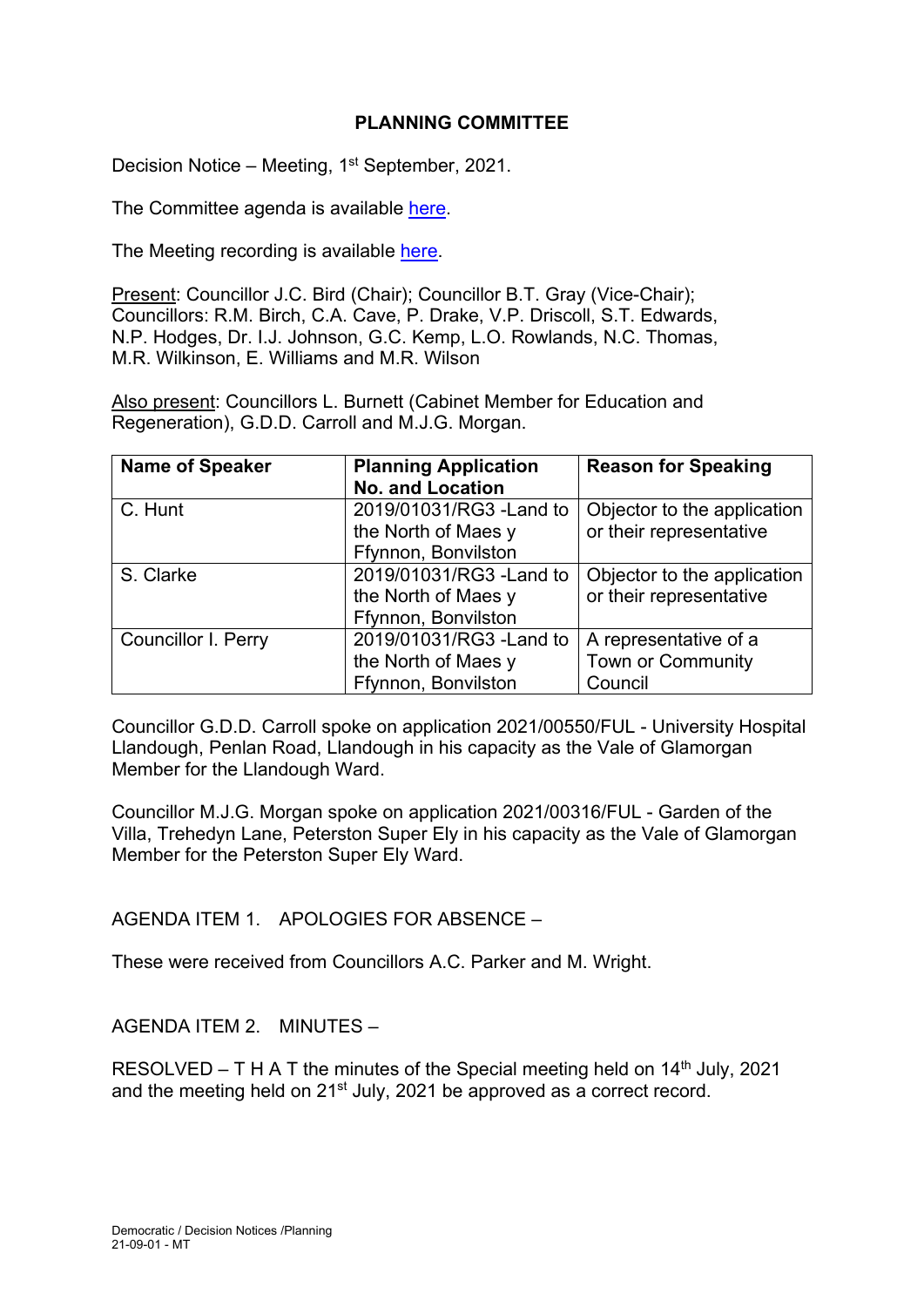# AGENDA ITEM 3. DECLARATIONS OF INTEREST –

The following declarations were received:

| Councillor J.C. Bird           | 2019/01031/RG3-<br>Land to the North of<br>Maes Y Ffynnon,<br>Bonvilston.                               | Prejudicial interest - Councillor Bird<br>had been a member of the Cabinet<br>when the decision to make this<br>application was made.                                                                                                                                                                                      |
|--------------------------------|---------------------------------------------------------------------------------------------------------|----------------------------------------------------------------------------------------------------------------------------------------------------------------------------------------------------------------------------------------------------------------------------------------------------------------------------|
|                                |                                                                                                         | Therefore, Councillor Bird withdrew<br>from the meeting when the item was<br>considered.                                                                                                                                                                                                                                   |
| Councillor Dr. I.J.<br>Johnson | <b>Enforcement Action:</b><br><b>Land and Buildings</b><br>at Barry Biomass,<br>Woodham Road,<br>Barry. | Personal interest - Councillor Dr. I.J.<br>Johnson had made statements on<br>this matter previously but he<br>confirmed that he had not pre-<br>determined his position on this issue<br>and that any decision made at the<br>meeting would be made with full<br>regard and consideration of all<br>available information. |
|                                |                                                                                                         | Councillor Dr. Johnson remained in<br>the meeting when the item was<br>considered.                                                                                                                                                                                                                                         |
| Councillor M.R.<br>Wilkinson   | 2021/00378/RG3-<br>Land at Hayes<br>Wood, The<br>Bendricks, Sully                                       | Prejudicial interest - Councillor<br><b>Wilkinson was the current Cabinet</b><br>Member for Housing and Building<br>Services.                                                                                                                                                                                              |
|                                |                                                                                                         | Therefore, Councillor Wilkinson<br>withdrew from the meeting when the<br>item was considered.                                                                                                                                                                                                                              |
| Councillor M.R.<br>Wilkinson   | 2019/01031/RG3-<br>Land to the North of<br>Maes Y Ffynnon,<br>Bonvilston.                               | Prejudicial interest - Councillor<br><b>Wilkinson was the current Cabinet</b><br>Member for Housing and Building<br>Services.                                                                                                                                                                                              |
|                                |                                                                                                         | Therefore, Councillor Wilkinson<br>withdrew from the meeting when the<br>item was considered.                                                                                                                                                                                                                              |

AGENDA ITEM 4. PUBLIC RIGHTS OF WAY SUB-COMMITTEE (MD) –

RESOLVED – T H A T the Public Rights of Way Sub-Committee comprising 4 Members (2 Conservative, 1 Labour and 1 Vale Independents Group with one vacancy unfilled) be re-appointed.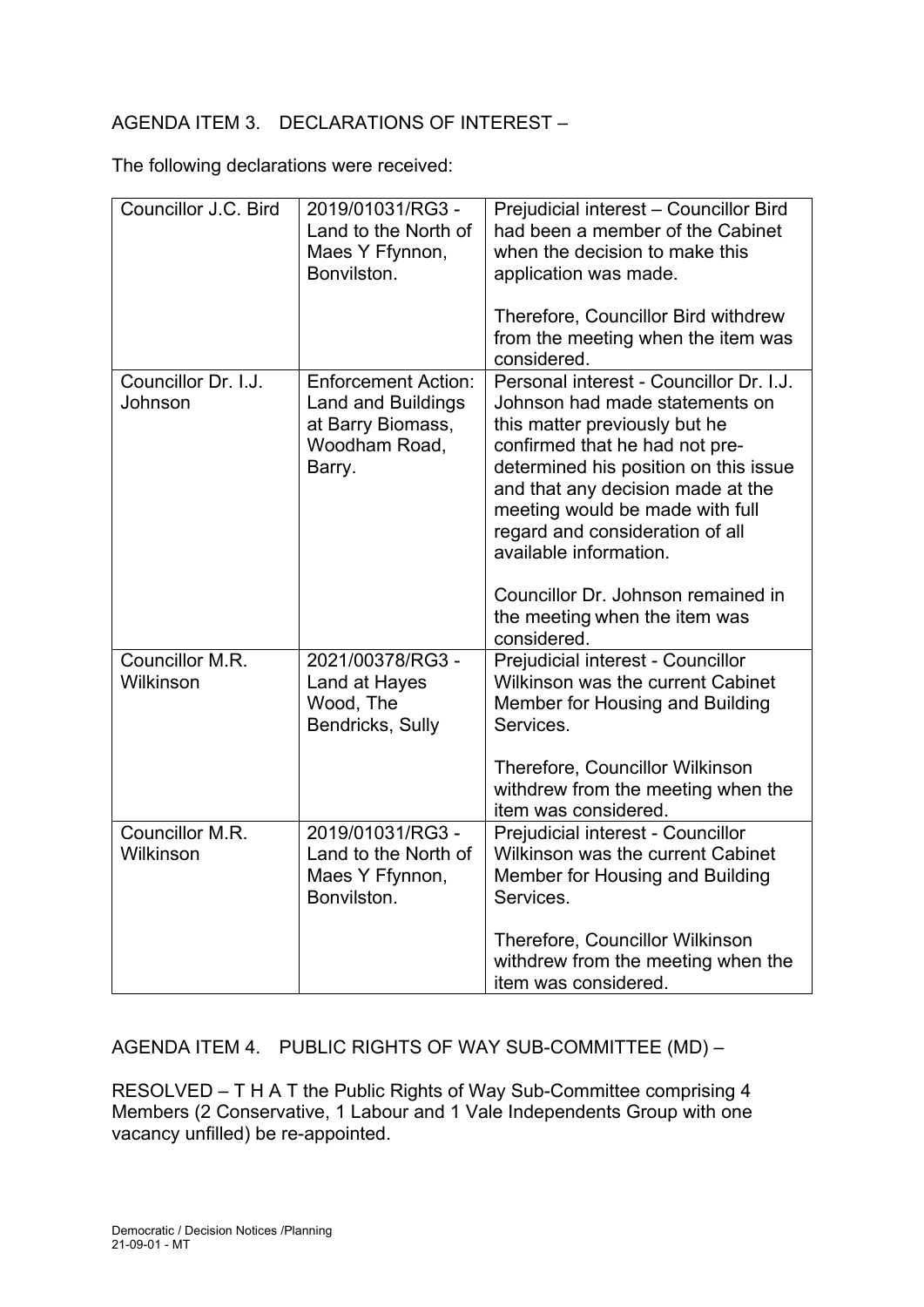# Reason for decision

To confirm the re-appointment of the Public Rights of Way Sub-Committee for 2021/22.

AGENDA ITEM 5. BUILDING REGULATION APPLICATIONS AND OTHER BUILDING CONTROL MATTERS DETERMINED BY THE HEAD OF REGENERATION AND PLANNING UNDER DELEGATED POWERS (HRP) –

RESOLVED –

(1) T H A T the passed building regulation applications as listed in Section A of the report be noted.

(2) T H A T the rejected building applications as listed in Section B of the report be noted.

(3) T H A T the serving of Notices under Building (Approved Inspectors Etc.) Regulations 2000, as listed in Section C of the report, be noted.

AGENDA ITEM 6. PLANNING APPLICATIONS DETERMINED BY THE HEAD OF REGENERATION AND PLANNING UNDER DELEGATED POWERS (HRP) –

RESOLVED – T H A T the applications as outlined within the report, on pages 17 through 46, under the above delegated powers be noted.

AGENDA ITEM 7. APPEALS (HRP) –

RESOLVED –

(1) T H A T the appeals received following the refusal of the Council to grant planning permission as detailed in Section A of the report be noted.

(2) T H A T it be noted that no Enforcement Appeals had been received at the time of the meeting taking place.

(3) T H A T the Planning Appeal decisions as detailed in Section C of the report be noted.

(4) T H A T the Enforcement Appeals Decisions as detailed in Section D of the report be noted.

(5) T H A T the statistics relating to the appeals for the period April 2021 – March 2022 as detailed in Section E of the report be noted.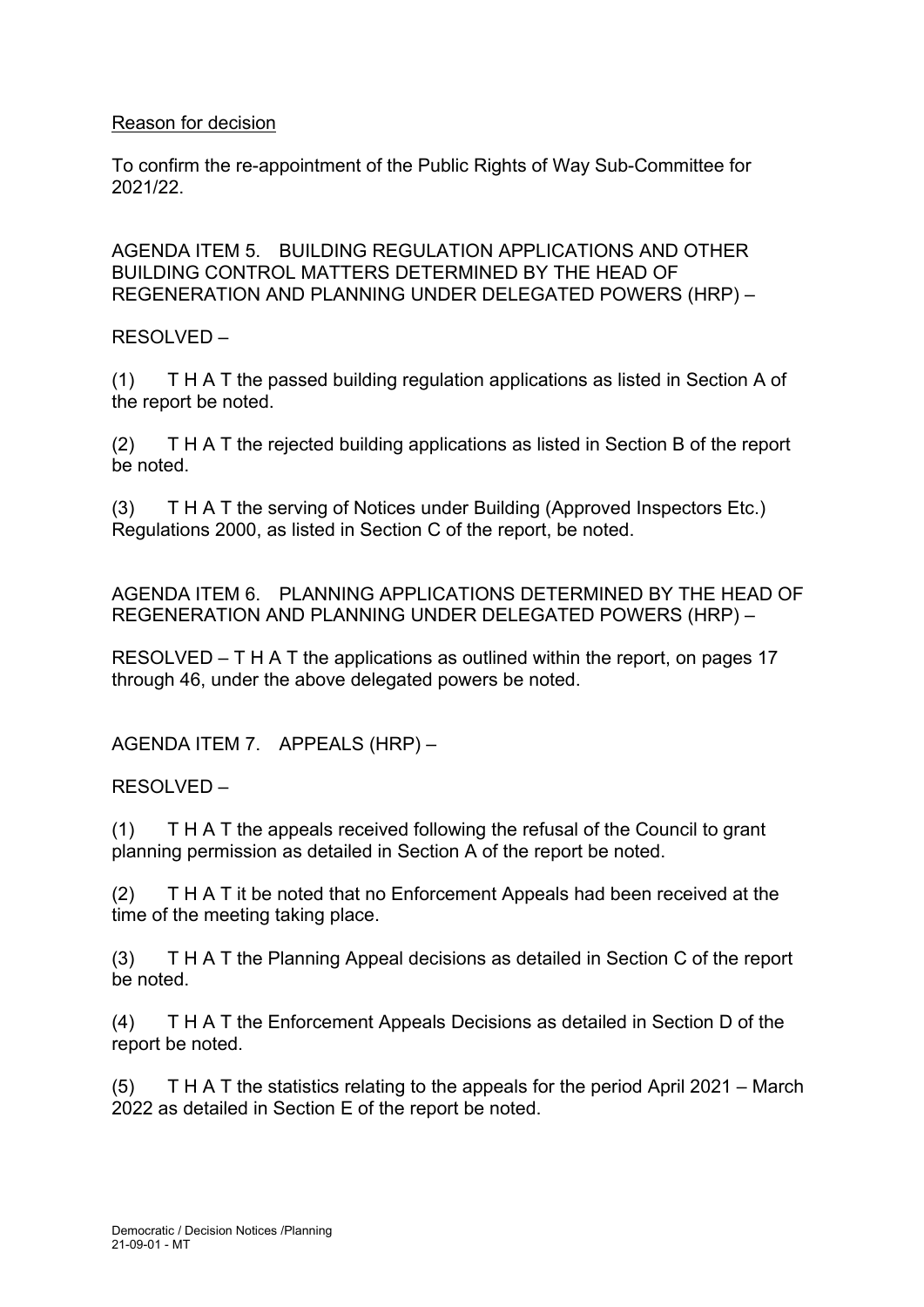# AGENDA ITEM 8. TREES (HRP) –

(i) Delegated Powers –

RESOLVED – T H A T the applications as outlined within the report, on pages 60 through 64, as determined by the Head of Regeneration and Planning under delegated powers be noted.

AGENDA ITEM NO. 9 ENFORCEMENT ACTION (HRP) –

(i) Land and Building at Barry Biomass, Woodham Road, Barry –

RESOLVED –

(1) T H A T the Monitoring Officer/Head of Legal and Democratic Services be authorised to issue an Enforcement Notice under Section 172 of the Town and Country Planning Act 1990 (as amended) to require:

- (i) Permanently cease the operation of the renewable energy plant, including the carrying out of any performance testing.
- (ii) Permanently remove the renewable energy plant including all buildings, plant and associated equipment from the land.
- (iii) Permanently cease the use of the land located to the north for the storage of containers and the parking and manoeuvring of vehicles in association with the renewable energy plant.
- (iv) Permanently remove the containers and vehicles from the land resulting from the cessation of the use identified in step iii above.
- (v) Following the taking of steps (ii) and (iv) above, restore the land to its former condition prior to the commencement of development.

 $(2)$  T H A T in the event of non-compliance with the Notice, authorisation be also granted to take such legal proceedings as may be required.

#### Reasons for decisions

(1) It appears to the Council that the above breach of planning control constituting operational development (construction of the renewable energy plant) has occurred within the last 4 years and the breach of planning constituting the material change of use of the land (extension of land to the north), has occurred within the last 10 years.

(2) The site is located within the wider coastal area of Barry Docks, to the northeast of existing industrial units on Woodham Road and was previously occupied by a container storage and refurbishment operation. Planning permission was granted for the redevelopment of the site to provide a wood fuelled renewable energy plant under outline planning permission 2015/00031/OUT. Despite a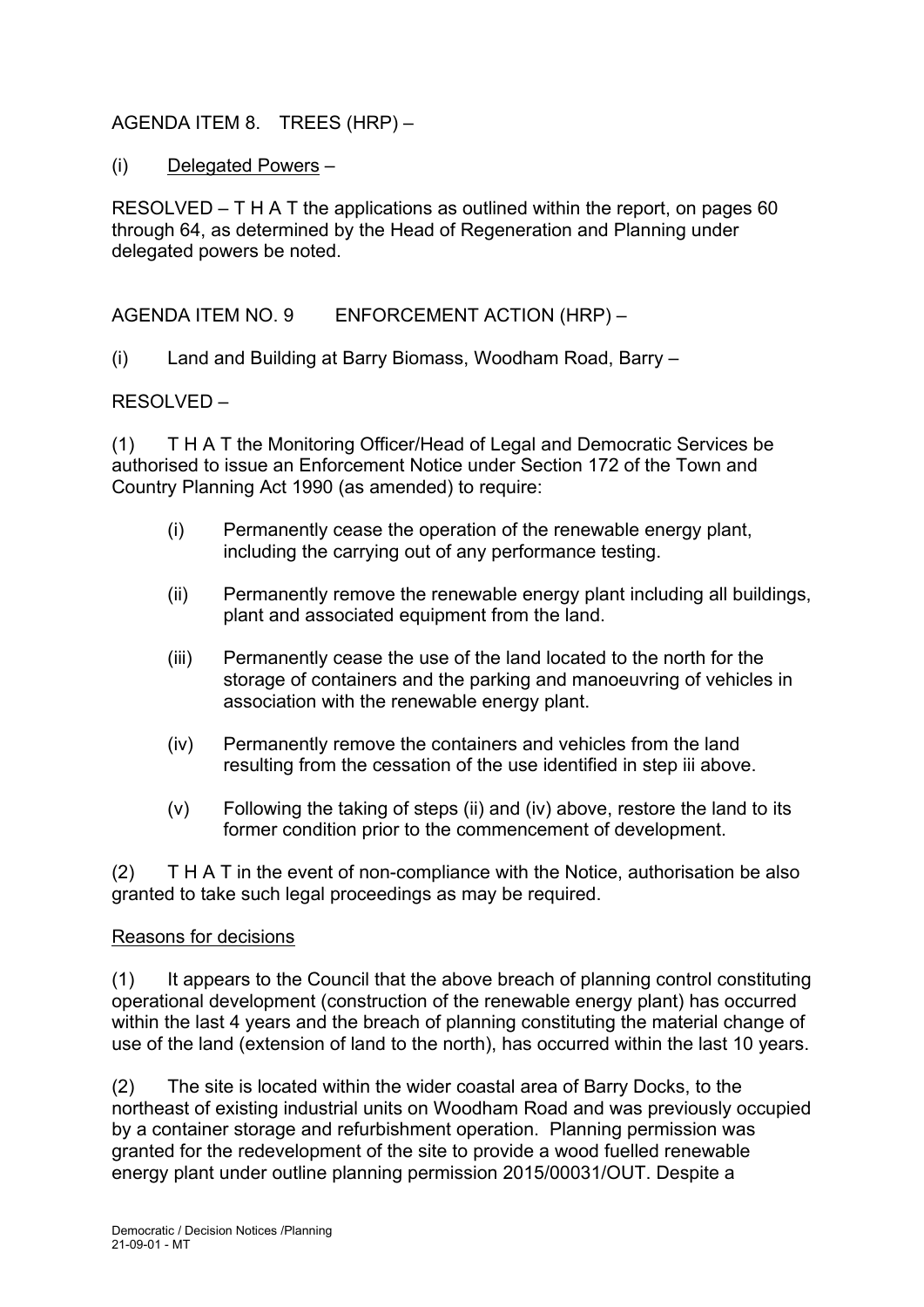significant level of local opposition, the outline permission was approved as it was concluded that the proposal would represent a sustainable renewable energy proposal which would comply with national and local planning policies, whilst also satisfactorily protecting the interests of local residential and visual amenity and highway safety. In order to ensure that the development was acceptable, a number of planning conditions were imposed which were designed to control both the construction and the future operation of the facility. These included measures to control issues such as air quality, waste management, the control of dust within the site and locality, light spillage, noise mitigation, deliveries and open storage and without such controls, it was considered that the development would have been unacceptable. A reserved matters application was approved for the approval of the landscaping of the development (2016/00187/RES) and the pre-commencement conditions for the scheme have been discharged.

(3) Whilst the Council has investigated a number of complaints that have been received regarding the site since 2016, which initially related to construction issues including noise, dust, hours of construction and air quality, the investigation of more recent complaints has identified a number of discrepancies between the consented scheme and that which had been built including differences between the approved layout and elevation plans, the provision of additional structures, plant and equipment and the extension of the site to the north. Despite protracted correspondence with the developer and their initial acceptance of the differences with the scheme that had been approved, the existing development has failed to be regularised, which could affect the Council's ability to take enforcement action in the future if the unauthorised development were to become lawful.

(4) It is considered the retention and operation of the plant without the ability to take enforcement action in the future could have a significant and irreversible adverse impact on the local environment and affect residential amenity and highway safety. The unauthorised development is therefore considered to considered to conflict with strategic policies SP1 (Delivering the Strategy) and SP8 (Sustainable Waste Management), and the wider principles of managing new development set out in policies MD1 (Location of New Development), MD2 (Design of New Development), MD7 (Environmental Protection), MD16 (Protection of Existing Employment Sites and Premises), MD19 (Low Carbon and Renewable Energy Generation) and MD20 (Assessment of Waste Management Proposals). These breaches are also considered to conflict with the principles of sustainable development set out in PPW Edition 11 (2021), Technical Advice Note 11 (Noise), Technical Advice Note 18 (Transport) and Technical Advice Note 21 (Waste) and Technical Advice Note 23 (Economic Development).

(5) It is considered that the decision complies with the Council's well-being objectives and the sustainable development principle in accordance with the requirements of the Well Being of Future Generations (Wales) Act 2015.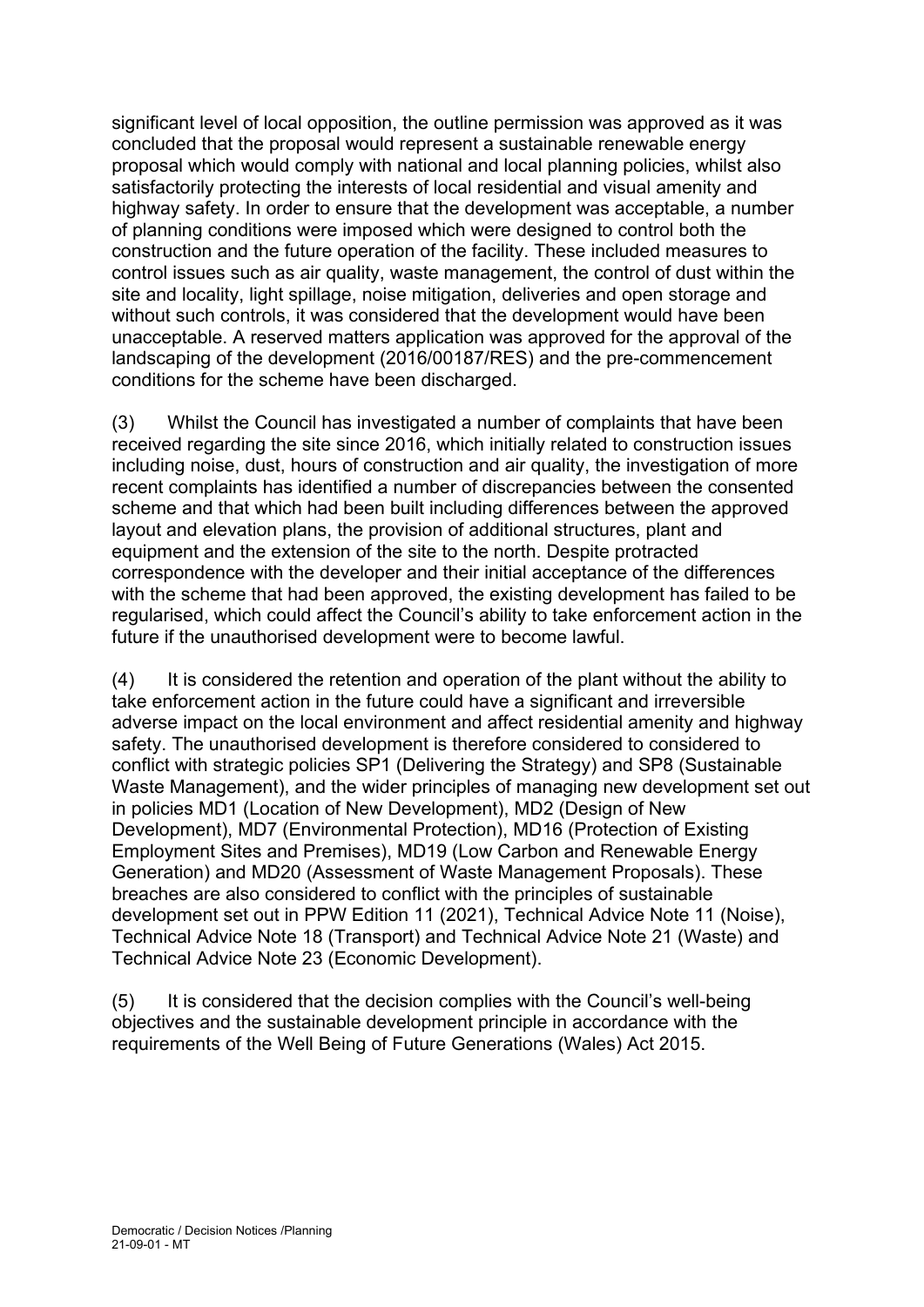AGENDA ITEM 10. PLANNING APPLICATIONS (HRP) –

RESOLVED – T H A T in pursuance of the powers delegated to the Committee, the following applications be determined as indicated and any other necessary action be taken.

# **2021/00020/FUL 3, White House, Barry**

REFUSED - for the following reasons:

- 1. By reason of its scale and design, the proposal would result in an incongruous addition to the property that would detrimentally impact upon the appearance and character of the streetscene and wider Conservation Area. The proposals would therefore fail to comply with policies MD2 (Design of New Development), MD5 (Development within Settlement Boundaries), MD8 (Historic Environment) and SP10 (Built and Natural Environment) of the Council's adopted Local Development Plan.
- 2. By reason of its scale, form, proximity to the boundary with the neighbouring property and projection past the neighbour's front elevation, the proposed extension would result in an imposing and overbearing impact on the neighbour at number 1, White House to such an extent that it would unacceptably impact upon the living conditions of the occupiers. The proposal is therefore contrary to the advice set out in the Council's SPG for Residential and Householder Development, Policy MD2 (Design of New Development) and policy MD5 (Development within Settlement Boundaries) of the Council's LDP.
- 3. The proposals would result in an unacceptable demand for parking which cannot be provided on site or within the immediate streetscene. The proposals would therefore fail to comply with Policy MD2 (Design of New Development) of the Council's adopted Local Development Plan and also the Council's Parking SPG.

#### Reason for decision

Having regard to the content of the report and discussions at the meeting.

# **2021/00316/FUL Garden of the The Villa, Trehedyn Lane, Peterston Super Ely**

REFUSED – For the reasons contained within the report.

#### Reason for decision

Having regard to the content of the report and discussions at the meeting.